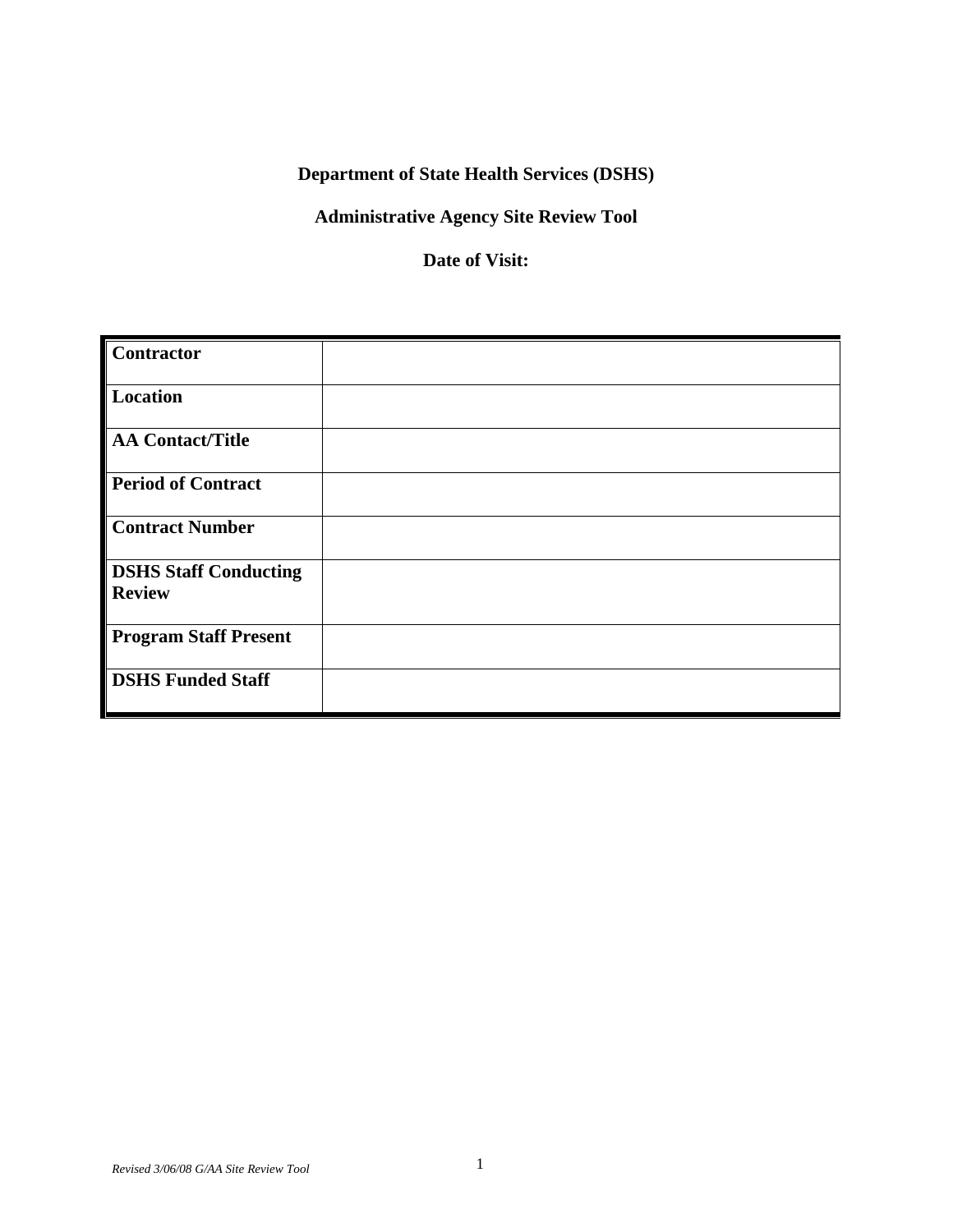#### **SECTION I: GENERAL ADMINISTRATION**

**Indicate if program has met identified requirements using the following ratings:** 

**M=Met Completely satisfies criteria) PM=Partially Met (Partially satisfies criteria and requires changes) NM=Not Met (Does not satisfy criteria/No evidence of competency) NO=Not Observed NE=Not Evaluated NA=Not Applicable** 

| <b>Administrative Capacity</b> |                                                                                                                                                                                                                                                                                                                       |  |
|--------------------------------|-----------------------------------------------------------------------------------------------------------------------------------------------------------------------------------------------------------------------------------------------------------------------------------------------------------------------|--|
| 1.                             | The agency has an administrative policy and procedures manual or operations manual addressing<br>major administrative systems and functions.                                                                                                                                                                          |  |
| Comments:                      |                                                                                                                                                                                                                                                                                                                       |  |
| Requirements:                  |                                                                                                                                                                                                                                                                                                                       |  |
| 2.                             | The administrative work-plan and performance measures are available for the entire HIV<br>Administrative Service Area (HASA).                                                                                                                                                                                         |  |
| Comments:                      |                                                                                                                                                                                                                                                                                                                       |  |
| Requirements:                  |                                                                                                                                                                                                                                                                                                                       |  |
| 3.                             | There is a clearly stated description that shows the agency's understanding of their role as an AA<br>and their mission which includes the population to be served.                                                                                                                                                   |  |
| Comments:                      |                                                                                                                                                                                                                                                                                                                       |  |
| Requirements:                  |                                                                                                                                                                                                                                                                                                                       |  |
| 4.                             | A. There is evidence that the AA has developed standardized contract templates for<br>subcontractors; and that all contracts incorporate programmatic, administrative, financial and<br>reporting requirements including those necessary to include compliance with all applicable state<br>regulations and policies. |  |
|                                | B. Ensure that the contract terms concur with the budget period/term of the federal/state award.                                                                                                                                                                                                                      |  |
| Comments:                      |                                                                                                                                                                                                                                                                                                                       |  |
| Requirements:                  |                                                                                                                                                                                                                                                                                                                       |  |
| 5.                             | The AA assures that its subcontractors have been free of sanctions from a funding source for<br>evidence of client abuse and/or neglect since being awarded the contract.                                                                                                                                             |  |
| Comments:                      |                                                                                                                                                                                                                                                                                                                       |  |
| Requirements:                  |                                                                                                                                                                                                                                                                                                                       |  |
| 6.                             | There is evidence that subcontractors are reimbursed in a timely manner.                                                                                                                                                                                                                                              |  |
| Comments:                      |                                                                                                                                                                                                                                                                                                                       |  |
| Requirements:                  |                                                                                                                                                                                                                                                                                                                       |  |
| 7.                             | There is evidence that subcontractor expenditures are tracked monthly and that there is a<br>comparison of actual to budgeted expenditures at least on a quarterly basis by service category.                                                                                                                         |  |
| Comments:                      |                                                                                                                                                                                                                                                                                                                       |  |
| Requirements:                  |                                                                                                                                                                                                                                                                                                                       |  |
| 8.                             | The agency has a sanctions policy for resolving issues for subcontractors that non-compliant.                                                                                                                                                                                                                         |  |
| Comments:                      |                                                                                                                                                                                                                                                                                                                       |  |
| Requirements:                  |                                                                                                                                                                                                                                                                                                                       |  |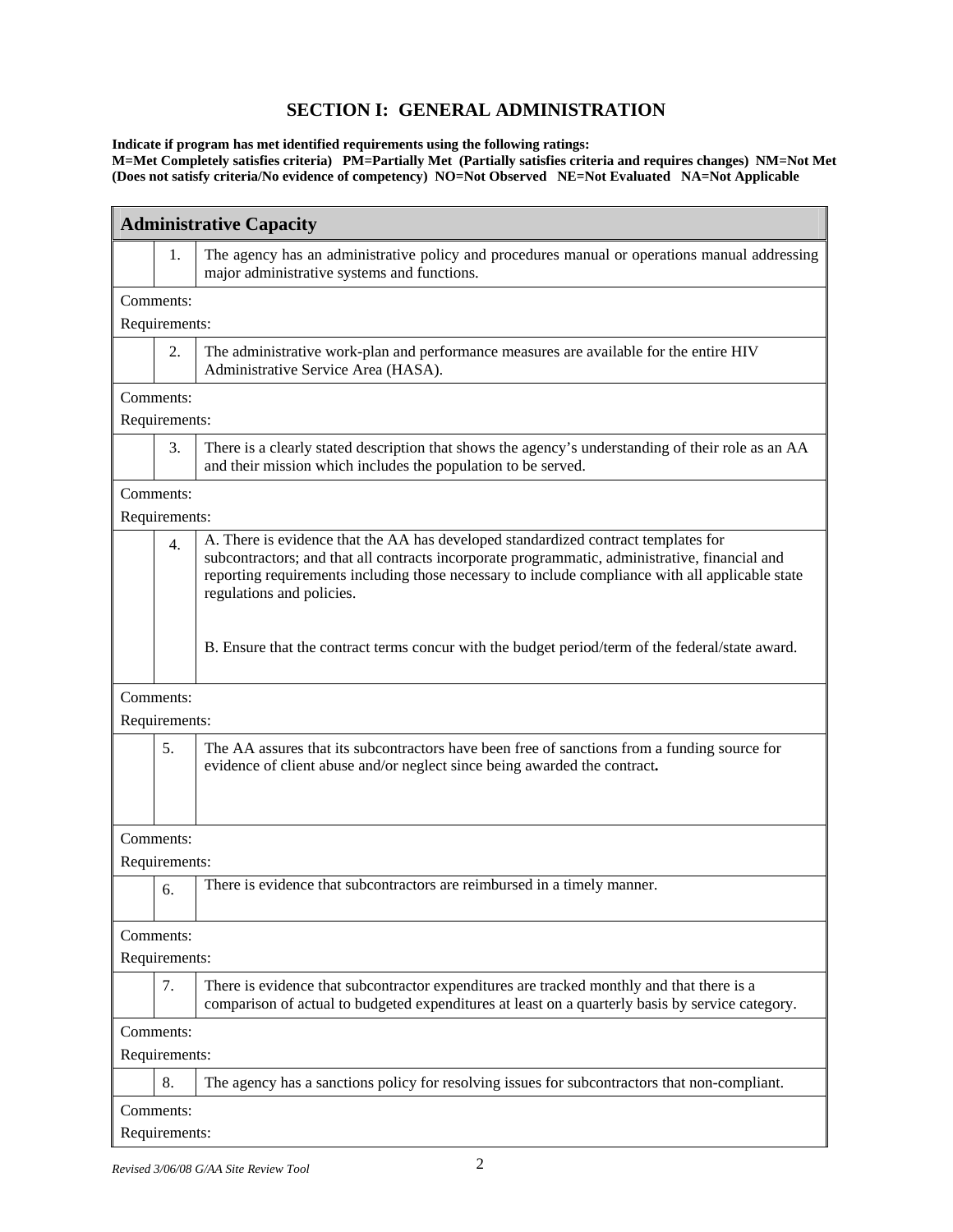| <b>Administrative Capacity</b> |                                                                                                                                       |  |
|--------------------------------|---------------------------------------------------------------------------------------------------------------------------------------|--|
| 9.                             | The AA demonstrates ability to access and implement DSHS HIV/STD policy procedures and<br>standards.                                  |  |
| Comments:                      |                                                                                                                                       |  |
| Requirements:                  |                                                                                                                                       |  |
| 10.                            | The AA has a Policy or Procedure and can show evidence of addressing subcontractor grievances<br>to resolution.                       |  |
| Comments:                      |                                                                                                                                       |  |
| Requirements:                  |                                                                                                                                       |  |
| 11.                            | The agency has job descriptions for staff assigned to monitor subcontractors that require<br>qualifications appropriate to the task.  |  |
| Comments:                      |                                                                                                                                       |  |
| Requirements:                  |                                                                                                                                       |  |
| 12.                            | There is evidence that the AA submits program reports to DSHS as contractually required and<br>within the specified timeframe.        |  |
| Comments:                      |                                                                                                                                       |  |
| Requirements:                  |                                                                                                                                       |  |
| 13.                            | There is a procedure in place that addresses issues involving an internal quality assurance system<br>to ensure staff accountability. |  |
| Comments:                      |                                                                                                                                       |  |
| Requirements:                  |                                                                                                                                       |  |
| 14.                            | Additional administrative issues identified.                                                                                          |  |
| Comments:                      |                                                                                                                                       |  |
| Requirements:                  |                                                                                                                                       |  |
| 15.                            | Additional administrative issues identified.                                                                                          |  |
| Comments:                      |                                                                                                                                       |  |
| Requirements:                  |                                                                                                                                       |  |
| 16.                            | Additional administrative issues identified.                                                                                          |  |
| Comments:                      |                                                                                                                                       |  |
| Requirements:                  |                                                                                                                                       |  |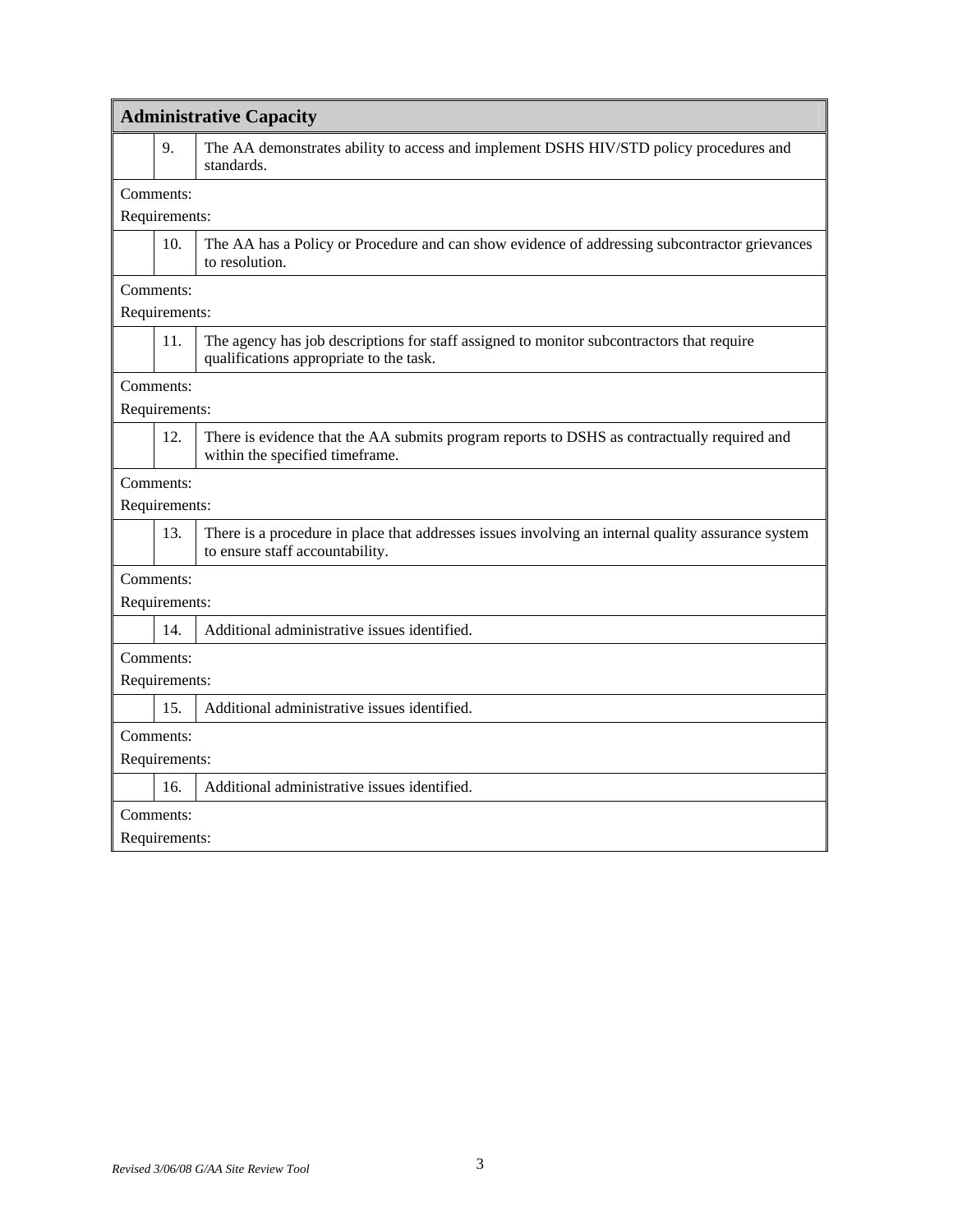| Governance       |                                                                                                                                                                                                                           |  |  |
|------------------|---------------------------------------------------------------------------------------------------------------------------------------------------------------------------------------------------------------------------|--|--|
|                  | The agency has the following documents available for review:                                                                                                                                                              |  |  |
| 1.               | The agency is governed by a Board of Directors that is functional and active. The following<br>documents are available for review as evidenced by documentation.                                                          |  |  |
| Comments:        |                                                                                                                                                                                                                           |  |  |
| Requirements:    |                                                                                                                                                                                                                           |  |  |
| 2.               | The Governing Body must undergo training consistent with DSHS format.                                                                                                                                                     |  |  |
| Comments:        |                                                                                                                                                                                                                           |  |  |
| Requirements:    |                                                                                                                                                                                                                           |  |  |
| 3.               | The agency has a policy prohibiting appointment of officers who have been criminally convicted<br>of fiduciary crimes. Note: This item may not apply if the governing board is locally elected or<br>appointed officials. |  |  |
| Comments:        |                                                                                                                                                                                                                           |  |  |
| Requirements:    |                                                                                                                                                                                                                           |  |  |
| $\overline{4}$ . | The agency has a system described in a policy or procedure to prepare program data and<br>information for presentation to Governing Body. Note: if no Governing body then to the<br><b>Executive Director.</b>            |  |  |
| Comments:        |                                                                                                                                                                                                                           |  |  |
| Requirements:    |                                                                                                                                                                                                                           |  |  |
| 5 <sub>1</sub>   | There is evidence that the Governing Body/Board is provided with program data as per the<br>policy/procedure.                                                                                                             |  |  |
| Comments:        |                                                                                                                                                                                                                           |  |  |
| Requirements:    |                                                                                                                                                                                                                           |  |  |
| 6.               | Additional governance issues identified.                                                                                                                                                                                  |  |  |
| Comments:        |                                                                                                                                                                                                                           |  |  |
| Requirements:    |                                                                                                                                                                                                                           |  |  |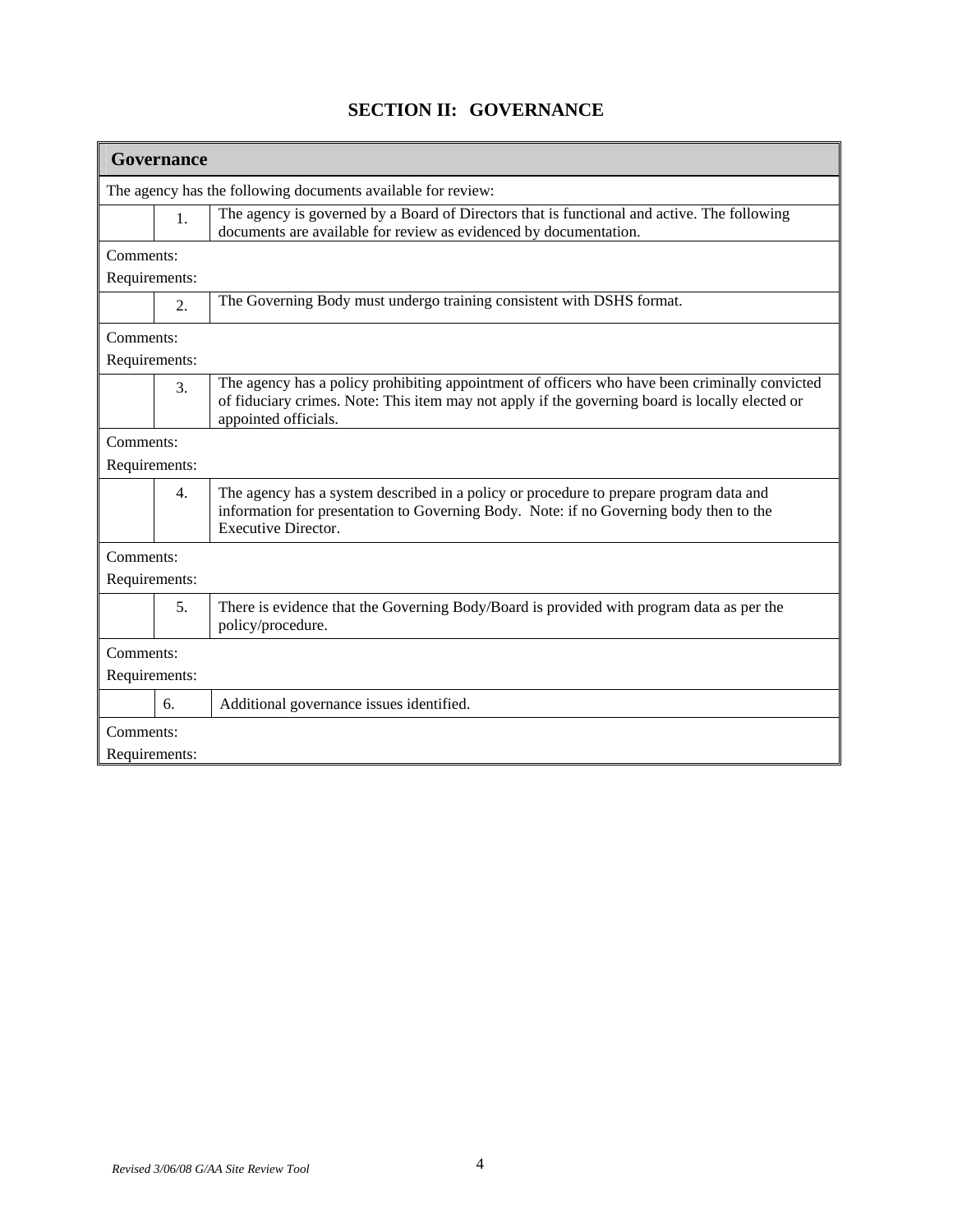## **SECTION III: PERSONNEL AND HUMAN RESOURCES**

|               | <b>Personnel and Human Resources</b> |                                                            |  |
|---------------|--------------------------------------|------------------------------------------------------------|--|
|               |                                      | The agency has personnel policies that address:            |  |
|               | 1.                                   | New employee orientation.                                  |  |
| Comments:     |                                      |                                                            |  |
| Requirements: |                                      |                                                            |  |
|               | 2.                                   | Employee performance evaluations.                          |  |
| Comments:     |                                      |                                                            |  |
| Requirements: |                                      |                                                            |  |
|               | 3.                                   | Processing staff grievances.                               |  |
| Comments:     |                                      |                                                            |  |
| Requirements: |                                      |                                                            |  |
|               | 4.                                   | Confidentiality of personnel records.                      |  |
| Comments:     |                                      |                                                            |  |
| Requirements: |                                      |                                                            |  |
|               | 5.                                   | Additional personnel and human resource issues identified. |  |
|               |                                      |                                                            |  |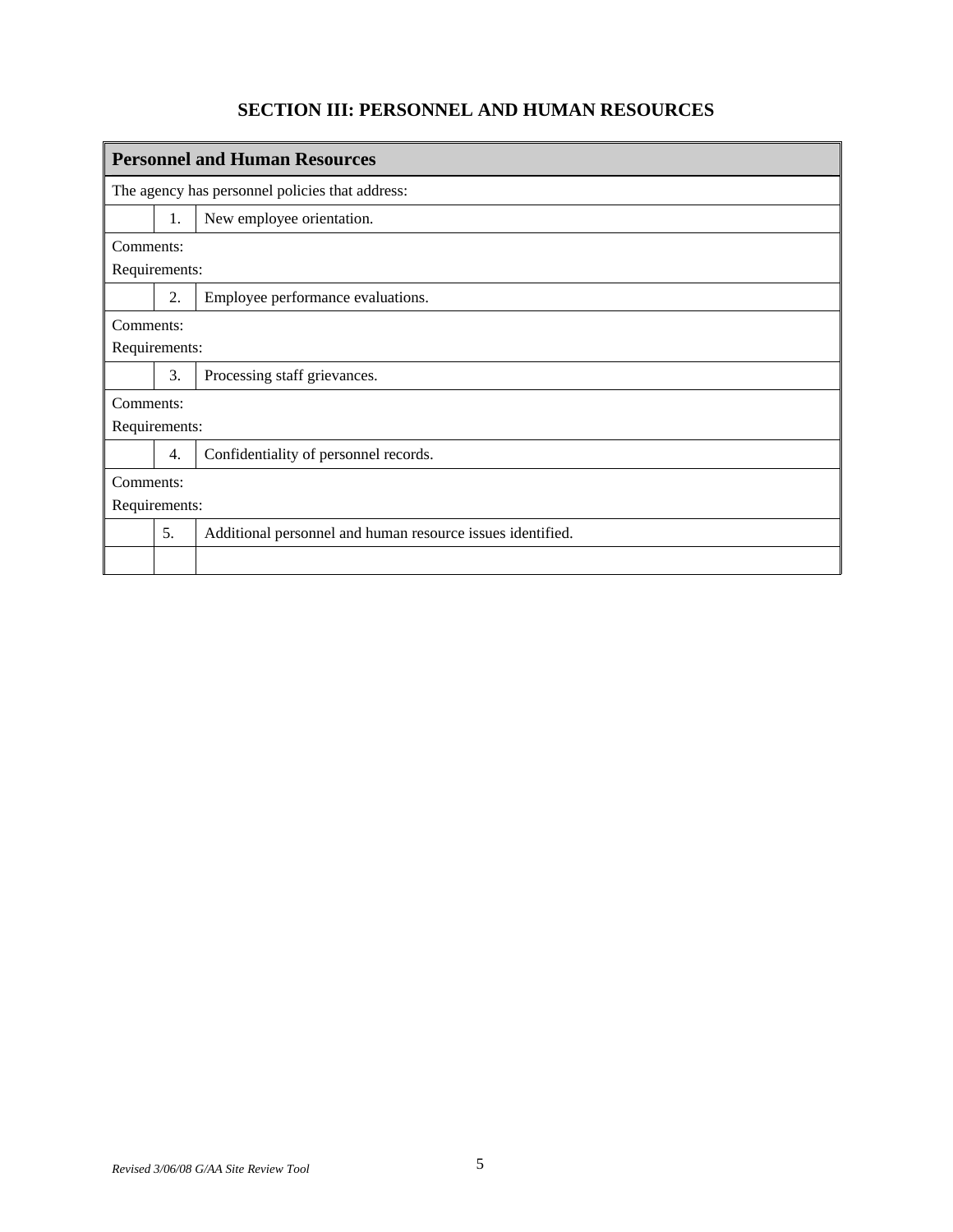## **SECTION IV: ESTABLISHING AND MONITORING SUB-CONTRACTS**

| <b>Establishing and Monitoring Sub-Contracts</b> |                  |                                                                                                                                                 |
|--------------------------------------------------|------------------|-------------------------------------------------------------------------------------------------------------------------------------------------|
|                                                  | 1.               | The AA has a documented and published monitoring tool(s) that meets DSHS monitoring<br>requirements.                                            |
| Comments:                                        |                  |                                                                                                                                                 |
| Requirements:                                    |                  |                                                                                                                                                 |
|                                                  | 2.               | The AA has a policy and/or procedure describing the process of monitoring subcontractors and there<br>is evidence that the process is complete. |
| Comments:                                        |                  |                                                                                                                                                 |
| Requirements:                                    |                  |                                                                                                                                                 |
|                                                  | 3.               | The AA has job descriptions for staff assigned to monitor subcontractors that require qualifications<br>appropriate to the task.                |
| Comments:                                        |                  |                                                                                                                                                 |
| Requirements:                                    |                  |                                                                                                                                                 |
|                                                  | $\overline{4}$ . | The AA has a tracking system for monitoring and T.A. visits to subcontractors and provides<br>evidence that the tracking system is used.        |
| Comments:                                        |                  |                                                                                                                                                 |
| Requirements:                                    |                  |                                                                                                                                                 |
|                                                  | 5.               | The AA has a system in place that establishes upcoming subcontractor visits.                                                                    |
| Comments:                                        |                  |                                                                                                                                                 |
| Requirements:                                    |                  |                                                                                                                                                 |
|                                                  | 6.               | The AA provides evidence that subcontractors are monitored.                                                                                     |
| Comments:                                        |                  |                                                                                                                                                 |
| Requirements:                                    |                  |                                                                                                                                                 |
|                                                  | 7.               | The AA has a policy and/or procedure describing how it will provide Technical Assistance to<br>subcontractors.                                  |
| Comments:                                        |                  |                                                                                                                                                 |
| Requirements:                                    |                  |                                                                                                                                                 |
|                                                  | 8.               | The AA presents evidence of TA provided to contractors on administrative and programmatic<br>issues.                                            |
| Comments:                                        |                  |                                                                                                                                                 |
| Requirements:                                    |                  |                                                                                                                                                 |
|                                                  | 9.               | The AA provides evidence that DSHS "Payor of Last Resort" Policy (PoLR) is being followed by<br>subcontractors.                                 |
| Comments:                                        |                  |                                                                                                                                                 |
| Requirements:                                    |                  |                                                                                                                                                 |
|                                                  | 10.              | The AA has a policy/procedure clearly outlining a system for subcontractor selection of highly<br>qualified service providers.                  |
| Comments:                                        |                  |                                                                                                                                                 |
| Requirements:                                    |                  |                                                                                                                                                 |
|                                                  | 11.              | A. The AA provides evidence of open competition for funding.                                                                                    |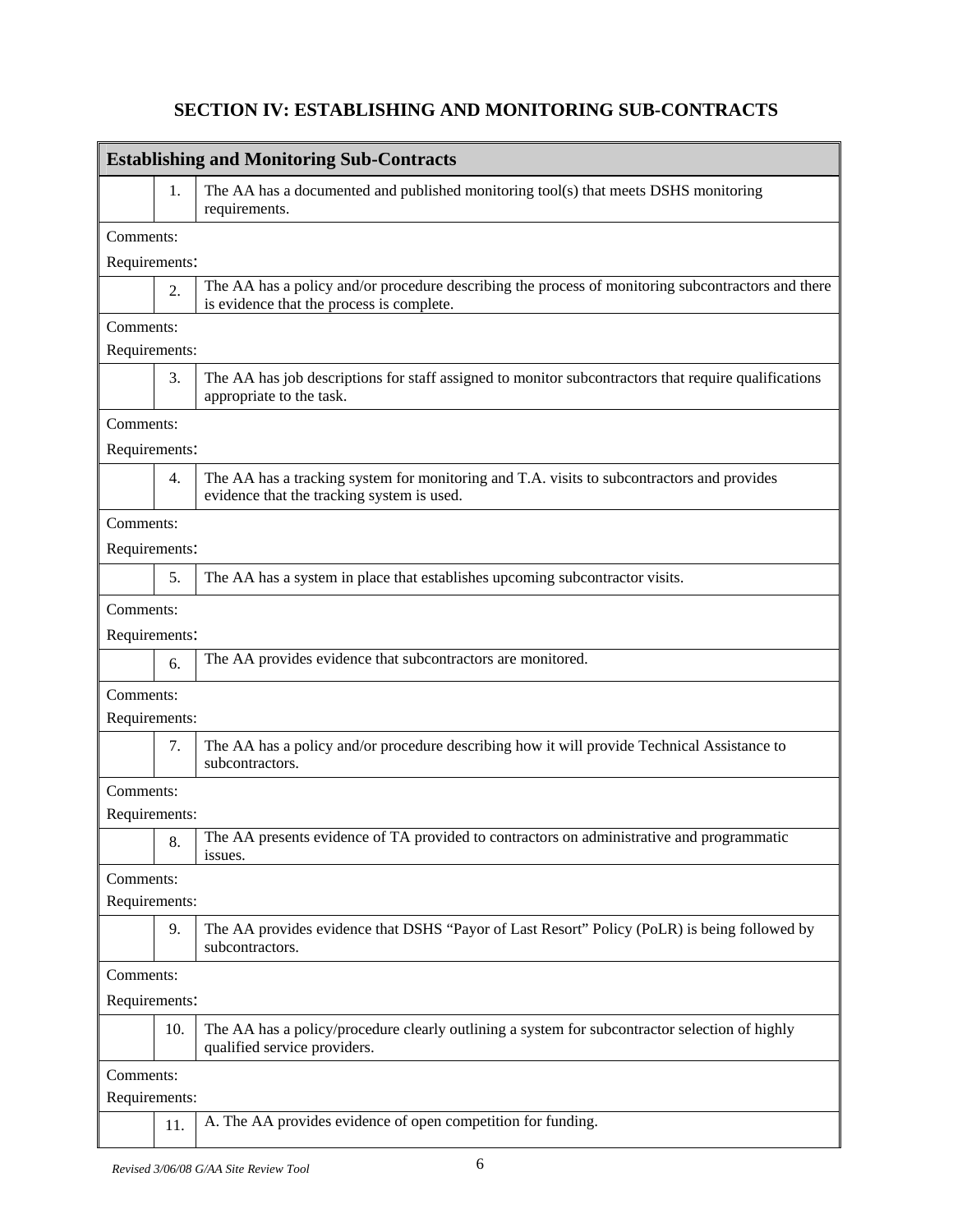| <b>Establishing and Monitoring Sub-Contracts</b> |     |                                                                                                                                                                                                     |
|--------------------------------------------------|-----|-----------------------------------------------------------------------------------------------------------------------------------------------------------------------------------------------------|
|                                                  |     | B. Provide dates for the most current competitive processes for RWSD/SS and HOPWA.                                                                                                                  |
| Comments:                                        |     |                                                                                                                                                                                                     |
| Requirements:                                    |     |                                                                                                                                                                                                     |
|                                                  | 12. | There AA provides evidence that subcontractors provide services that are equitably available and<br>accessible to all infected individuals needing services and/or care within the identified HASA. |
| Comments:                                        |     |                                                                                                                                                                                                     |
| Requirements:                                    |     |                                                                                                                                                                                                     |
|                                                  | 13. | The AA has a written and established process to assure that efforts are in place to bring people who<br>know their HIV status and are out of care into care.                                        |
| Comments:                                        |     |                                                                                                                                                                                                     |
| Requirements:                                    |     |                                                                                                                                                                                                     |
|                                                  | 14. | Additional establishing subcontracts and subcontractor monitoring issues identified                                                                                                                 |
| Comments:                                        |     |                                                                                                                                                                                                     |
| Requirements:                                    |     |                                                                                                                                                                                                     |

|              |               |                       | <b>Table1- Section IV</b><br>Question 6<br><b>Evidence of Monitoring</b> |                 |
|--------------|---------------|-----------------------|--------------------------------------------------------------------------|-----------------|
| <b>Scope</b> | Subcontractor | <b>Date of Review</b> | <b>Date of Closure</b>                                                   | <b>Comments</b> |
| of           |               |                       |                                                                          |                 |
| <b>Work</b>  |               |                       |                                                                          |                 |
|              |               |                       |                                                                          |                 |
| <b>RW/SS</b> |               |                       |                                                                          |                 |
|              |               |                       |                                                                          |                 |
|              |               |                       |                                                                          |                 |
|              |               |                       |                                                                          |                 |
|              |               |                       |                                                                          |                 |
|              |               |                       |                                                                          |                 |
|              |               |                       |                                                                          |                 |
|              |               |                       |                                                                          |                 |
|              |               |                       |                                                                          |                 |

This table must include all RW and SS subcontractor monitoring as well as T.A. visits conducted by the AA during the specified time frame. Subcontractor monitoring must follow AA policy(s) and DSHS requirements.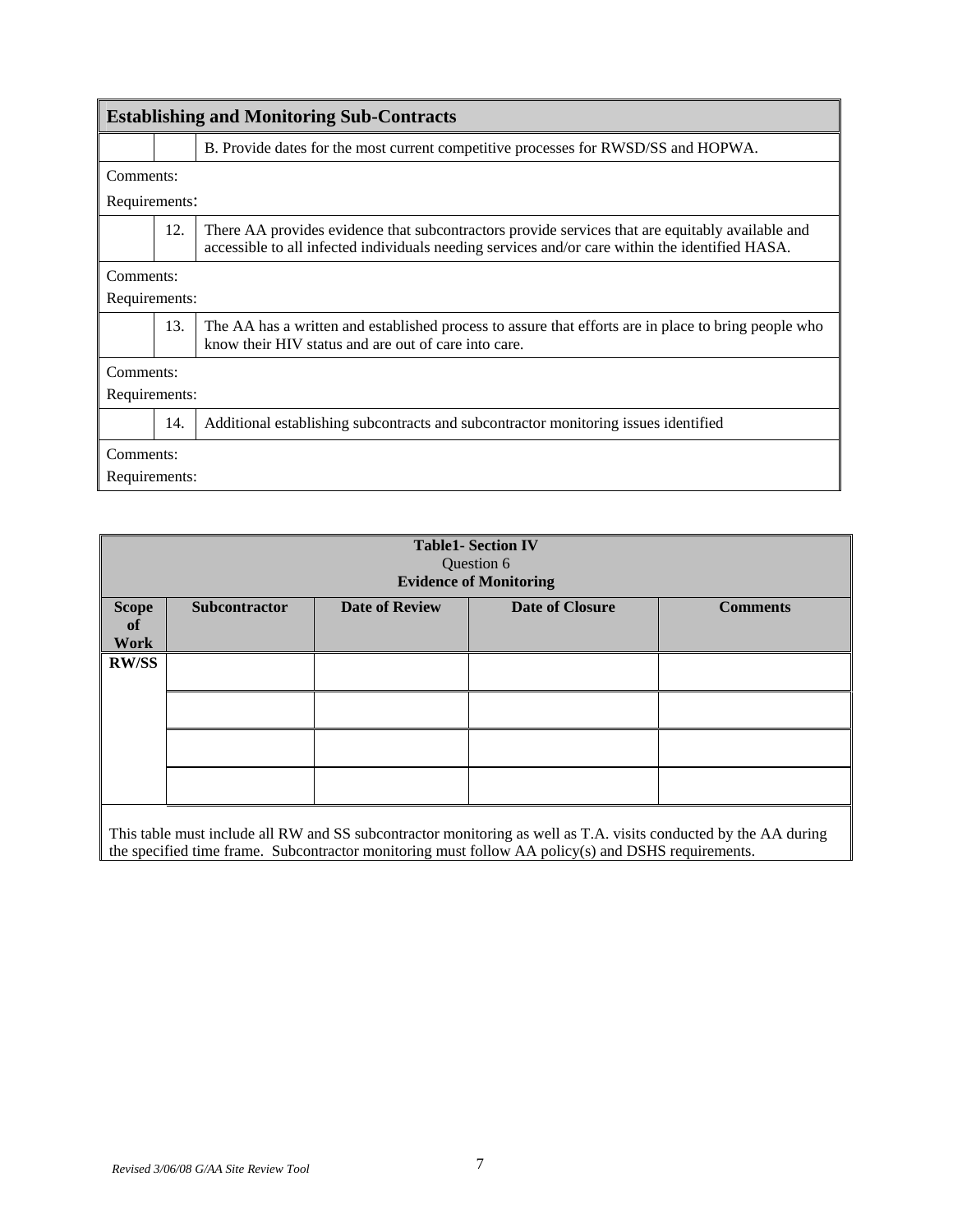#### **SECTION V: MANAGING CONFLICT OF INTEREST**

| <b>Managing Conflict of Interest</b> |               |                                                                                                                                                                                                                                       |
|--------------------------------------|---------------|---------------------------------------------------------------------------------------------------------------------------------------------------------------------------------------------------------------------------------------|
|                                      | 1.            | Agencies that function in a dual role as an administrative agency (AA) and as a service provider<br>agency (PA) must provide proof to the Department of State Health Services (DSHS) that the<br>following principles are adhered to: |
|                                      |               | The agency has a documented internal structure that eliminates or greatly minimizes<br>conflict of interest between AA and PA functions                                                                                               |
|                                      |               | The AA assures that the PA has no competitive or monitoring advantage over<br>$\bullet$                                                                                                                                               |
|                                      |               | other service providers in the community                                                                                                                                                                                              |
|                                      |               | There is a separation of supervisory and fiscal responsibilities between the AA and the<br>$\bullet$<br>PA that eliminates or greatly minimizes conflict of interest                                                                  |
|                                      |               | All the principles listed above are reflected in the agency's organizational chart, showing key<br>personnel and chain of command.                                                                                                    |
| Comments:                            |               |                                                                                                                                                                                                                                       |
|                                      | Requirements: |                                                                                                                                                                                                                                       |
|                                      | 2.            | An organizational chart including a description and function of key personnel and their funding<br>sources are in place.                                                                                                              |
| Comments:                            |               |                                                                                                                                                                                                                                       |
|                                      | Requirements: |                                                                                                                                                                                                                                       |
|                                      | 3.            | The AA's policies and procedures reflect a structure that eliminates conflict of interest.                                                                                                                                            |
| Comments:                            |               |                                                                                                                                                                                                                                       |
|                                      | Requirements: |                                                                                                                                                                                                                                       |
|                                      | 4.            | There is a board-approved implementation plan that at a minimum addresses the competition<br>process to award services funds.                                                                                                         |
| Comments:                            |               |                                                                                                                                                                                                                                       |
|                                      | Requirements: |                                                                                                                                                                                                                                       |
|                                      | 5.            | Additional issues identified managing conflict of interest with dually funded agencies.                                                                                                                                               |
|                                      |               |                                                                                                                                                                                                                                       |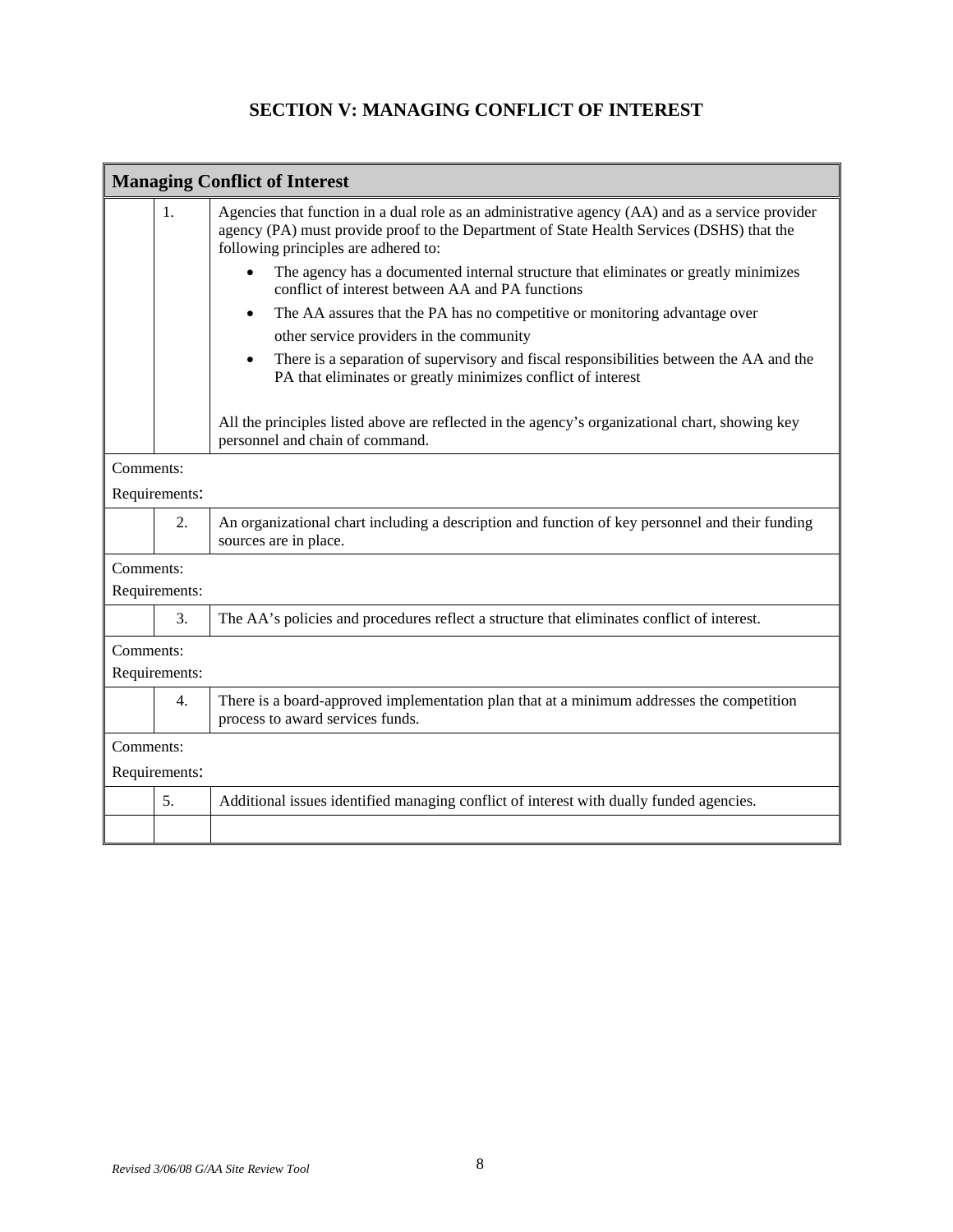#### **SECTION VI: CAPACITY TO FACILITATE ACCESS TO HIGH QUALITY HIV- RELATED CARE**

|           | Capacity to facilitate access to high quality HIV-related care |                                                                                                                                                                                                                                                                                         |  |
|-----------|----------------------------------------------------------------|-----------------------------------------------------------------------------------------------------------------------------------------------------------------------------------------------------------------------------------------------------------------------------------------|--|
|           | 1a.                                                            | The AA has a mechanism that assures MOU's exist between service providers to ensure the provision<br>for relevant client services.                                                                                                                                                      |  |
| Comments: |                                                                |                                                                                                                                                                                                                                                                                         |  |
|           | Requirements:                                                  |                                                                                                                                                                                                                                                                                         |  |
|           | 1 <sub>b</sub>                                                 | The AA provides evidence that Ambulatory Outpatient Medical Care and Case Management<br>providers are actively making and confirming client referrals the services outlined in 1a. above.                                                                                               |  |
| Comments: |                                                                |                                                                                                                                                                                                                                                                                         |  |
|           | Requirements:                                                  |                                                                                                                                                                                                                                                                                         |  |
|           | 2a.                                                            | The AA must have written procedures that state contractors who provide or fund Ambulatory<br>Outpatient Medical Care and Case Management adopt and follow USPHS in the care of HIV +<br>clients.                                                                                        |  |
| Comments: |                                                                |                                                                                                                                                                                                                                                                                         |  |
|           | Requirements:                                                  |                                                                                                                                                                                                                                                                                         |  |
|           | $2b$ .                                                         | The AA provides evidence that direct providers of Ambulatory Outpatient Medical Care and Case<br>Management are utilizing the USPHS to care for HIV+ clients.                                                                                                                           |  |
| Comments: |                                                                |                                                                                                                                                                                                                                                                                         |  |
|           | Requirements:                                                  |                                                                                                                                                                                                                                                                                         |  |
|           | 3a.                                                            | The AA has a written process for the verification of training, education and licensure for Clinical and<br>Case Management service providers.                                                                                                                                           |  |
| Comments: |                                                                |                                                                                                                                                                                                                                                                                         |  |
|           | Requirements:                                                  |                                                                                                                                                                                                                                                                                         |  |
|           | 3b.                                                            | The AA provides evidence of following its policy for the verification of training, education and<br>licensure for Clinical and Case Management services providers.                                                                                                                      |  |
| Comments: |                                                                |                                                                                                                                                                                                                                                                                         |  |
|           | Requirements:                                                  |                                                                                                                                                                                                                                                                                         |  |
|           | 4a.                                                            | The AA has a written process to ensure that subcontractors develop and adhere to policies regarding<br>verification of certification/licensure, credentials for professional staff, and for maintaining<br>verification or current status. Verification must be done at least annually. |  |
| Comments: |                                                                |                                                                                                                                                                                                                                                                                         |  |
|           | Requirements:                                                  |                                                                                                                                                                                                                                                                                         |  |
|           | 4b.                                                            | The AA provides evidence that subcontractors are following requirements to verify<br>certification/licensure, credentials for professional staff and verification of current status on at least<br>an annual basis.                                                                     |  |
| Comments: |                                                                |                                                                                                                                                                                                                                                                                         |  |
|           | Requirements:                                                  |                                                                                                                                                                                                                                                                                         |  |
|           | 5a.                                                            | The AA has a written process that ensures subcontractors develop, adhere to and maintain written<br>clinical and/or case management protocol, policies and procedures.                                                                                                                  |  |
| Comments: |                                                                |                                                                                                                                                                                                                                                                                         |  |
|           | Requirements:                                                  |                                                                                                                                                                                                                                                                                         |  |
|           | 5b.                                                            | There is evidence that subcontractors have written clinical and/or case management protocols,<br>policies and procedures.                                                                                                                                                               |  |
| Comments: |                                                                |                                                                                                                                                                                                                                                                                         |  |
|           | Requirements:                                                  |                                                                                                                                                                                                                                                                                         |  |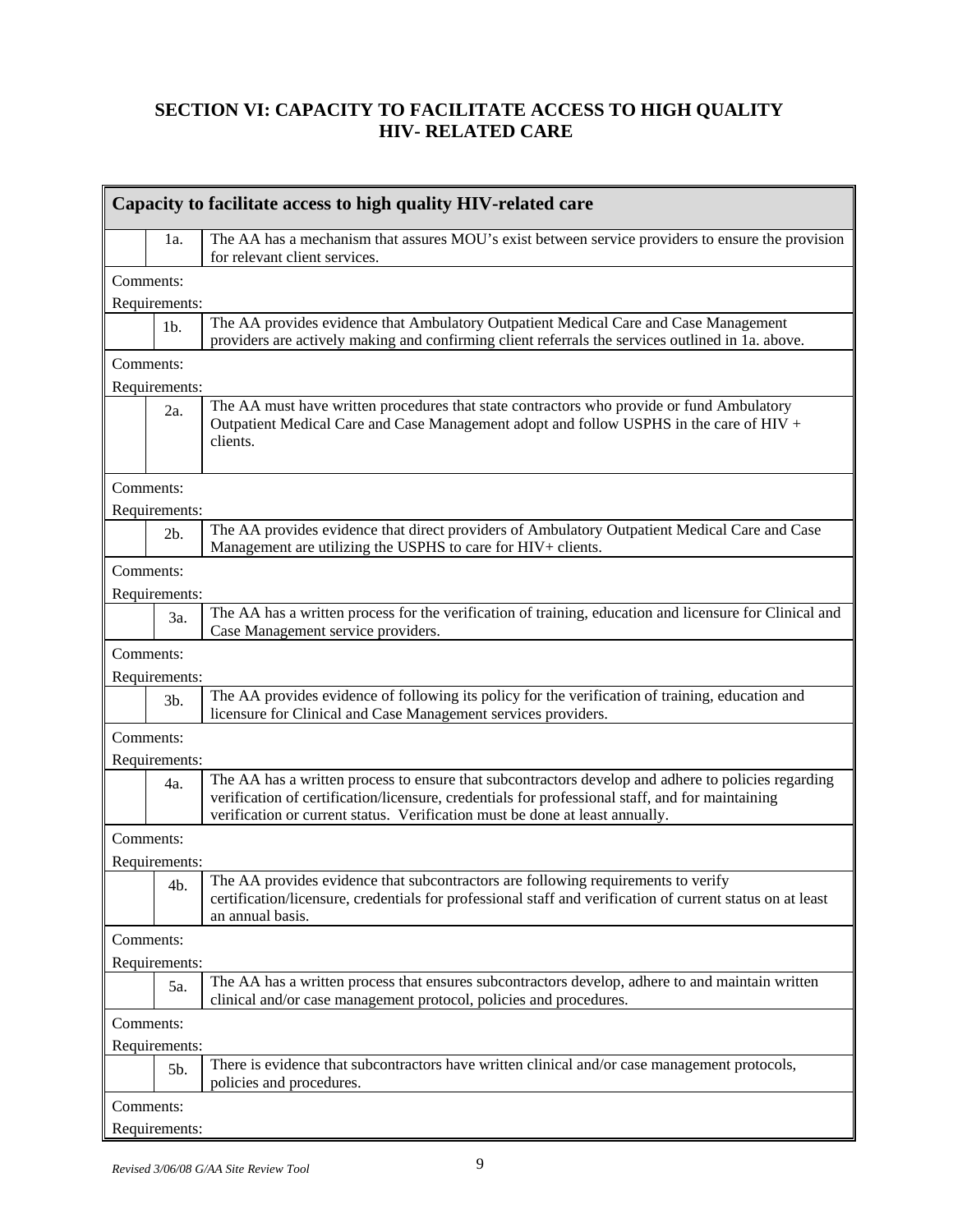|           | 6a.            | The AA has a written process to ensure that subcontractors develop, adhere to and maintain written<br>physician Standing Delegation Orders (SDO) when required by law to provide clinical services.<br>These must be updated annually.    |
|-----------|----------------|-------------------------------------------------------------------------------------------------------------------------------------------------------------------------------------------------------------------------------------------|
| Comments: |                |                                                                                                                                                                                                                                           |
|           | Requirements:  |                                                                                                                                                                                                                                           |
|           | 6 <sub>b</sub> | The AA provides evidence that subcontractors have written physician Standing Delegation Orders<br>(SDO) when required by law to provide clinical services. There is evidence that subcontractors<br>update these annually.                |
| Comments: |                |                                                                                                                                                                                                                                           |
|           | Requirements:  |                                                                                                                                                                                                                                           |
|           | 7.             | The AA assures subcontractors utilize DSHS HIV Case Management Standards or an alternative set<br>of standards that have received prior approval from DSHS.                                                                               |
| Comments: |                |                                                                                                                                                                                                                                           |
|           | Requirements:  |                                                                                                                                                                                                                                           |
|           | 8.             | The AA has a written process for Subcontractors who provide client services describing how the<br>agency determines, documents and reports suspected instances of child abuse in accordance with<br>chapter 261 of the Texas Family Code. |
| Comments: |                |                                                                                                                                                                                                                                           |
|           | Requirements:  |                                                                                                                                                                                                                                           |
|           | 9.             | There is evidence that the AA ensures subcontractors report and documented suspected instances of<br>child abuse.                                                                                                                         |
| Comments: |                |                                                                                                                                                                                                                                           |
|           | Requirements:  |                                                                                                                                                                                                                                           |
|           | 10.            | The AA requires all subcontractors who provide client services to have a written process in place<br>requiring documentation of staff training on determining, documenting and reporting child abuse.                                     |
| Comments: |                |                                                                                                                                                                                                                                           |
|           | Requirements:  |                                                                                                                                                                                                                                           |
|           | 11.            | There is evidence that the AA ensures that subcontractors have a process for documenting staff<br>training on child abuse determination, documentation and reporting.                                                                     |
| Comments: |                |                                                                                                                                                                                                                                           |
|           | Requirements:  |                                                                                                                                                                                                                                           |
|           | 12.            | Additional issues identified with the Capacity to facilitate access to high quality HIV-related care.                                                                                                                                     |
| Comments: |                |                                                                                                                                                                                                                                           |
|           | Requirements:  |                                                                                                                                                                                                                                           |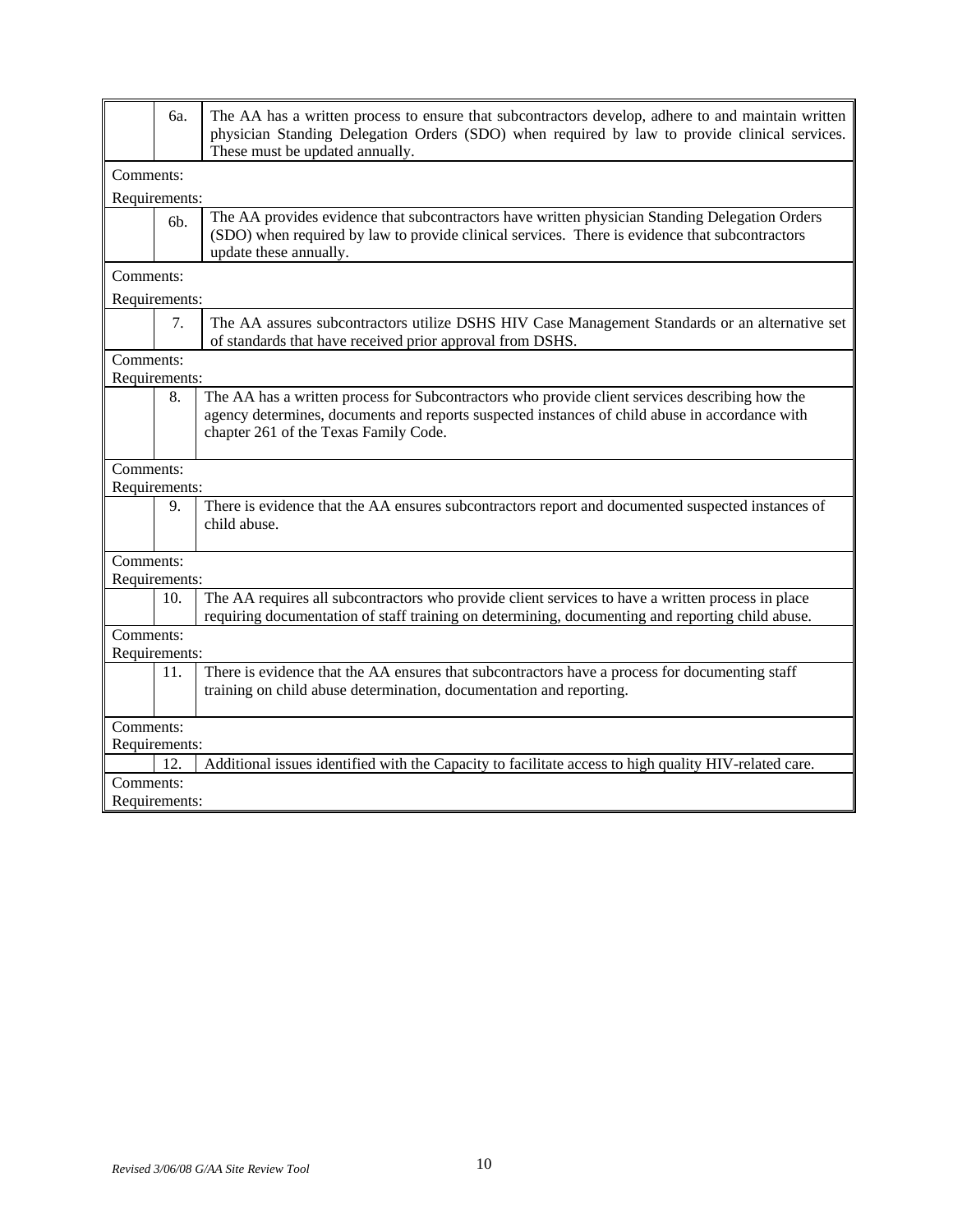## **G. Planning Activities and Support** 1. The AA provides evidence of effectively soliciting, supporting, and utilizing community input in the planning process. Comments: Requirements:  $\mathcal{L}$ The AA provides evidence of collaborating with planning councils, other planning bodies, and subject matter experts as part of the community input process. Comments: Requirements: 3. The AA provides evidence of delivering appropriate information and materials to individuals or groups about planning processes, products, and outcomes. Comments: Requirements: 4. The AA provides evidence that the service priorities, allocations, and activities in the comprehensive plan are based on data and support the identified goals and objectives. Comments: Requirements: 5. The AA provides evidence that the service priorities, allocations, activities and goals in the comprehensive plan address unmet need and the issues highlighted in the Texas Statewide Coordinated Statement of Need (SCSN). Comments: Requirements: 6. The AA provides evidence of ensuring the planning staff complies with DSHS policies and procedures regarding planning processes and community input. Comments: Requirements: 7. The AA demonstrates that the AA planner meets the DSHS expectations listed in the Administrative Agency Planner Performance Standards, Expectations, Core Competencies, Duties and Required Activities. Comments: Requirements: 8. Additional issues identified with planning activities and support. Comments: Requirements:

#### **SECTION VII: PLANNING ACTIVITIES AND SUPPORT**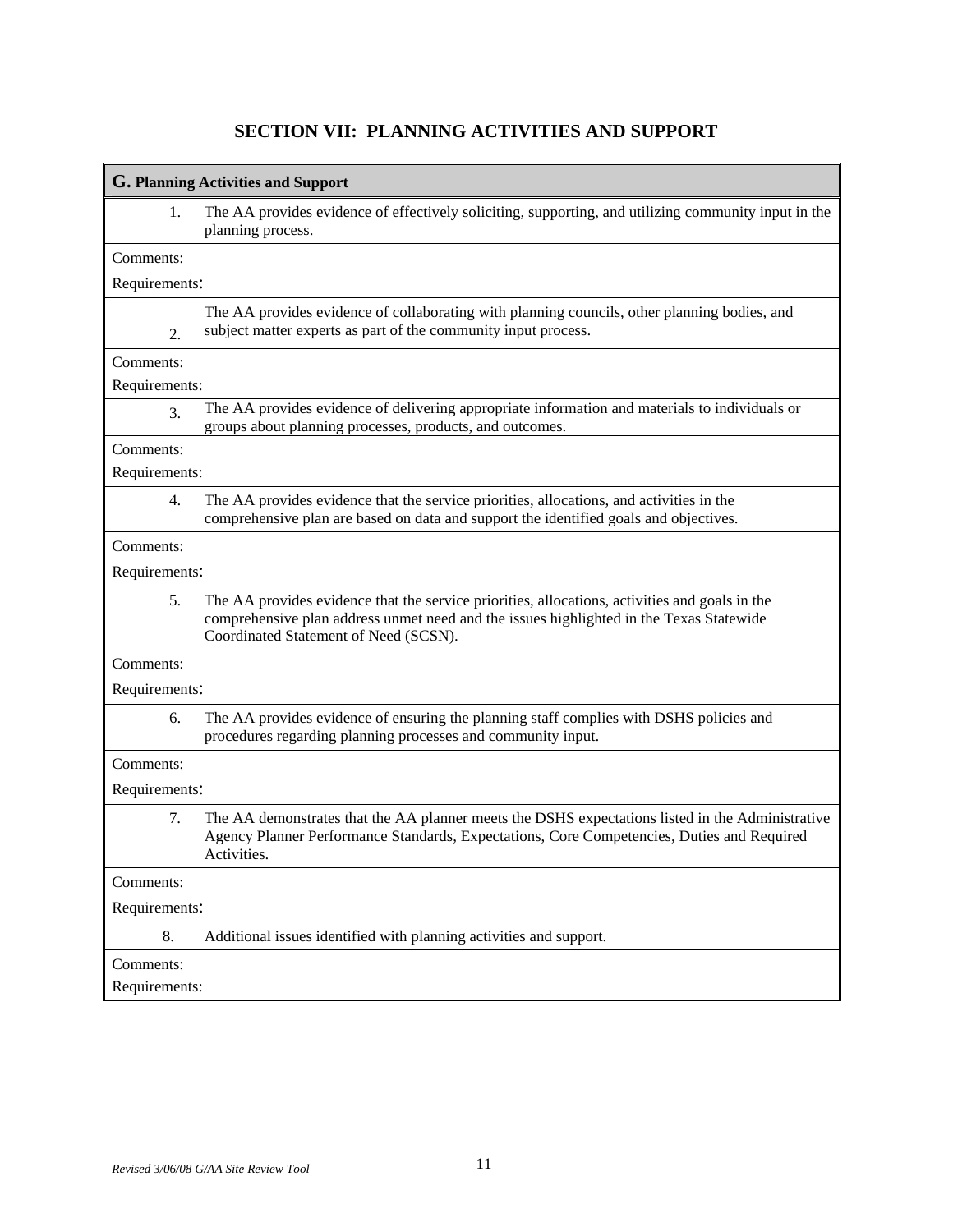### **SECTION VIII: PROGRAMMATIC DATA COLLECTION AND REPORTING**

| <b>Programmatic Data Collection and Reporting</b> |                            |                                                                                                                                                                                                                         |  |  |  |  |
|---------------------------------------------------|----------------------------|-------------------------------------------------------------------------------------------------------------------------------------------------------------------------------------------------------------------------|--|--|--|--|
|                                                   | 1.                         | The agency provides evidence of using the AIDS Regional Information and Evaluation                                                                                                                                      |  |  |  |  |
|                                                   |                            | System to manage subcontractor' client level data.                                                                                                                                                                      |  |  |  |  |
|                                                   |                            | A. All contracts for service delivery are set up in ARIES.                                                                                                                                                              |  |  |  |  |
|                                                   |                            | B. Each contracted service delivery has a contractor-estimated average unit cost associated<br>with it in ARIES?                                                                                                        |  |  |  |  |
|                                                   |                            | C. There is evidence of timely and routine entry of service delivery information by service<br>providers.                                                                                                               |  |  |  |  |
|                                                   |                            | D. The AA provides evidence that providers are instructed to report all Care Act Data<br>Reporting (CADR) required data elements for all Ryan White eligible clients.                                                   |  |  |  |  |
|                                                   |                            | E. There is evidence that the AA is monitoring data quality.                                                                                                                                                            |  |  |  |  |
| Comments:                                         |                            |                                                                                                                                                                                                                         |  |  |  |  |
| Requirements:                                     |                            |                                                                                                                                                                                                                         |  |  |  |  |
|                                                   | 2.                         | The agency has a job description and performance standards for their client-level program<br>data manager that are consistent with DSHS requirements (DSHS HIV/STD Policy No.<br>241.002.                               |  |  |  |  |
| Comments:<br>Requirements:                        |                            |                                                                                                                                                                                                                         |  |  |  |  |
|                                                   | 3.                         | The Uniform Reporting System (URS) data manager has passed the proficiency test.                                                                                                                                        |  |  |  |  |
| Comments:                                         |                            |                                                                                                                                                                                                                         |  |  |  |  |
| Requirements:                                     |                            |                                                                                                                                                                                                                         |  |  |  |  |
|                                                   | 4.                         | The agency has an adequate plan for providing technical assistance and training to<br>subcontractors/providers on ARIES. There is evidence that the plan has been<br>implemented.                                       |  |  |  |  |
| Comments:<br>Requirements:                        |                            |                                                                                                                                                                                                                         |  |  |  |  |
|                                                   | 5.                         | The agency provides evidence of evaluation and improvement of the quality of their<br>program data. This includes the submission of the Data Improvement Plan (DIP) and<br>evidence that the plan has been implemented. |  |  |  |  |
| Comments:                                         |                            |                                                                                                                                                                                                                         |  |  |  |  |
| Requirements:                                     |                            |                                                                                                                                                                                                                         |  |  |  |  |
|                                                   | 6.                         | The agency provides evidence of timely and complete responses to requests for program<br>information or actions required by the grantor                                                                                 |  |  |  |  |
|                                                   | Comments:<br>Requirements: |                                                                                                                                                                                                                         |  |  |  |  |
|                                                   | 7.                         | The agency provides evidence of using program data for planning or program<br>improvement? This must include evidence that service utilization data were used in<br>allocation decisions.                               |  |  |  |  |
|                                                   | Comments:                  |                                                                                                                                                                                                                         |  |  |  |  |
| Requirements:                                     |                            |                                                                                                                                                                                                                         |  |  |  |  |
|                                                   | 8.                         | The Administrative Agency assures that ARIES data are maintained in an environment<br>that is physically and electronically secure at both the AA and subcontractor sites.                                              |  |  |  |  |
|                                                   |                            | The data manager assigns/maintains ARIES security levels and passwords for<br>A.<br>authorized system users at subcontractors and in house personnel                                                                    |  |  |  |  |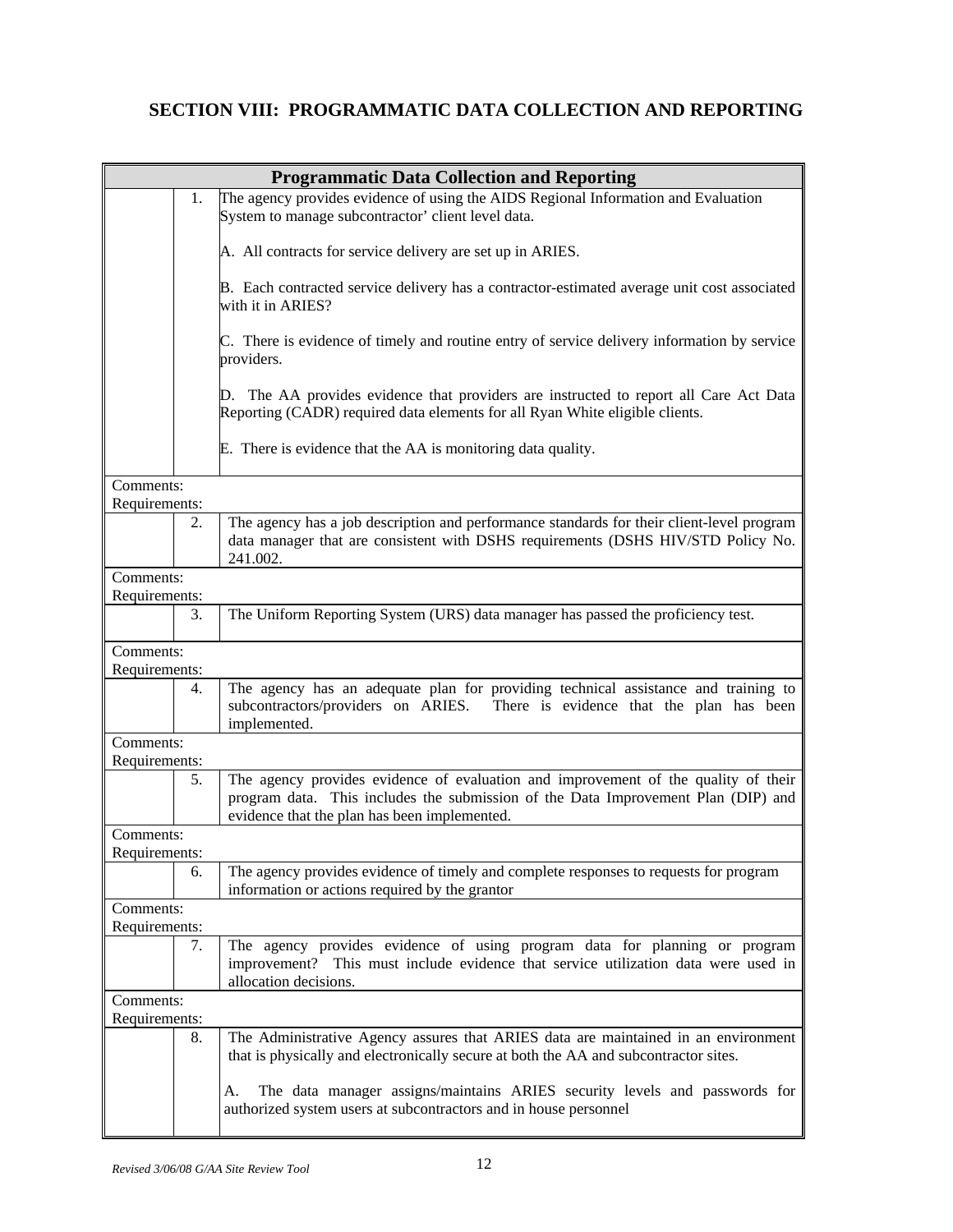|               |           | B. The AA has adequate policies for setting appropriate access rights for the AA and<br>subcontractor staff. There is evidence that they have been implemented.<br>The data manager uses a security evaluation tool to check hardware location and<br>employee security levels at the AA and subcontractors.<br>D. The AA has a policy for termination of staff security rights. There is evidence that this<br>policy has been implemented. |  |  |  |  |
|---------------|-----------|----------------------------------------------------------------------------------------------------------------------------------------------------------------------------------------------------------------------------------------------------------------------------------------------------------------------------------------------------------------------------------------------------------------------------------------------|--|--|--|--|
| Comments:     |           |                                                                                                                                                                                                                                                                                                                                                                                                                                              |  |  |  |  |
| Requirements: |           |                                                                                                                                                                                                                                                                                                                                                                                                                                              |  |  |  |  |
|               | 9.        | There is evidence that appropriate client consent procedures for data sharing across<br>providers are being followed.                                                                                                                                                                                                                                                                                                                        |  |  |  |  |
|               |           | A. The AA provides evidence that it has given guidance to service providers regarding<br>securing client consent for sharing data across providers?                                                                                                                                                                                                                                                                                          |  |  |  |  |
|               |           | B. The ARIES data sharing consent form(s) is/are appropriate?                                                                                                                                                                                                                                                                                                                                                                                |  |  |  |  |
|               | Comments: |                                                                                                                                                                                                                                                                                                                                                                                                                                              |  |  |  |  |
| Requirements: |           |                                                                                                                                                                                                                                                                                                                                                                                                                                              |  |  |  |  |
|               | 10.       | Additional issues identified with data collection and reporting.                                                                                                                                                                                                                                                                                                                                                                             |  |  |  |  |
| Comments:     |           |                                                                                                                                                                                                                                                                                                                                                                                                                                              |  |  |  |  |
| Requirements: |           |                                                                                                                                                                                                                                                                                                                                                                                                                                              |  |  |  |  |

# **Section IX: QUALITY MANAGEMENT**

| <b>I. Contractor Requirements</b> |    |                                                                                                                                                                                                                       |  |  |
|-----------------------------------|----|-----------------------------------------------------------------------------------------------------------------------------------------------------------------------------------------------------------------------|--|--|
|                                   | 1. | There is an adequate Quality Management (QM) committee that includes:                                                                                                                                                 |  |  |
| Comments:                         |    |                                                                                                                                                                                                                       |  |  |
| Requirements:                     |    |                                                                                                                                                                                                                       |  |  |
|                                   | 2. | The AA documentation shows how QM is integrated within the organization for use in making<br>management decisions. All levels of management must be able to understand and use the QM<br>program to improve services. |  |  |
| Comments:                         |    |                                                                                                                                                                                                                       |  |  |
| Requirements:                     |    |                                                                                                                                                                                                                       |  |  |
|                                   | 3. | The AA has a documented Quality Improvement (QI) plan that meets DSHS requirements.                                                                                                                                   |  |  |
| Comments:                         |    |                                                                                                                                                                                                                       |  |  |
| Requirements:                     |    |                                                                                                                                                                                                                       |  |  |
|                                   | 4. | The AA has a documented client satisfaction survey process and evidence that it has been<br>conducted.                                                                                                                |  |  |
| Comments:                         |    |                                                                                                                                                                                                                       |  |  |
| Requirements:                     |    |                                                                                                                                                                                                                       |  |  |
|                                   | 5. | The AA has a documented provider/subcontractor feedback system that follows DSHS                                                                                                                                      |  |  |